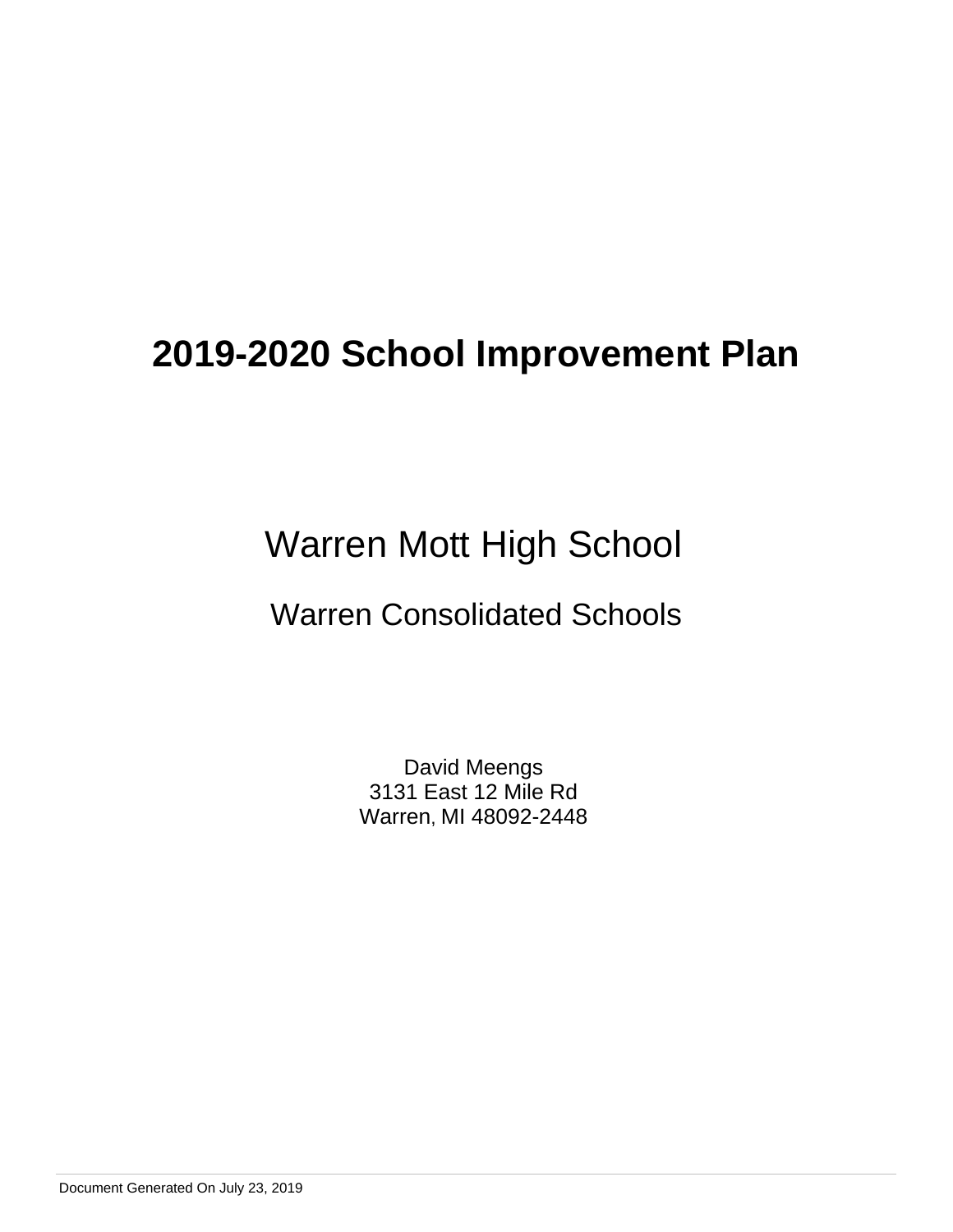# **TABLE OF CONTENTS**

| Goal 1: Promote College and Career Readiness by increasing achievement in English Language Arts for all students. 3 |  |
|---------------------------------------------------------------------------------------------------------------------|--|
| Goal 2: Promote College and Career Readiness by increasing achievement in Mathematics for all students5             |  |
| Goal 3: Promote positive school communities by providing quality care, support, safety, and membership programs 6   |  |
|                                                                                                                     |  |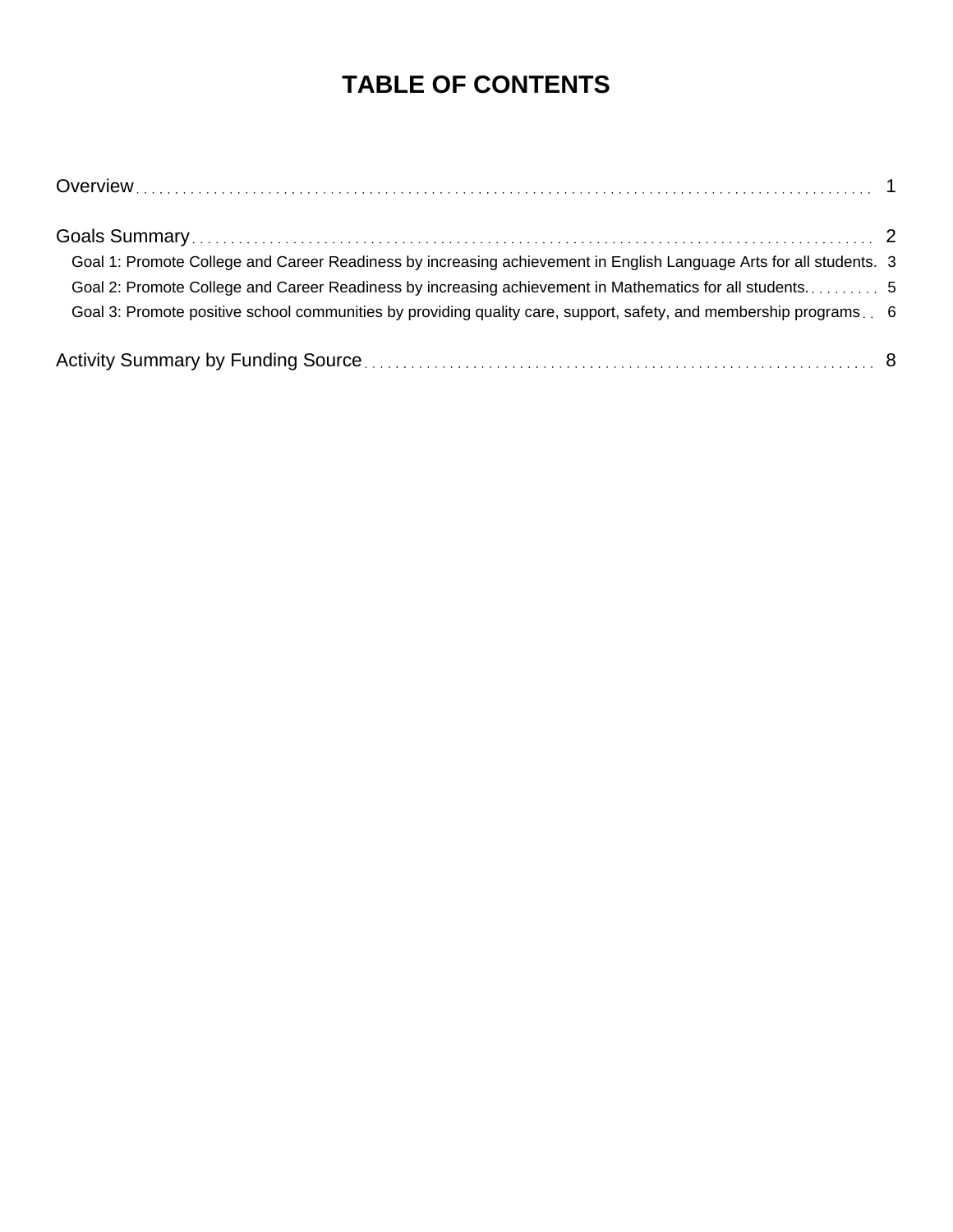Warren Mott High School

### **Overview**

### **Plan Name**

2019-2020 School Improvement Plan

### **Plan Description**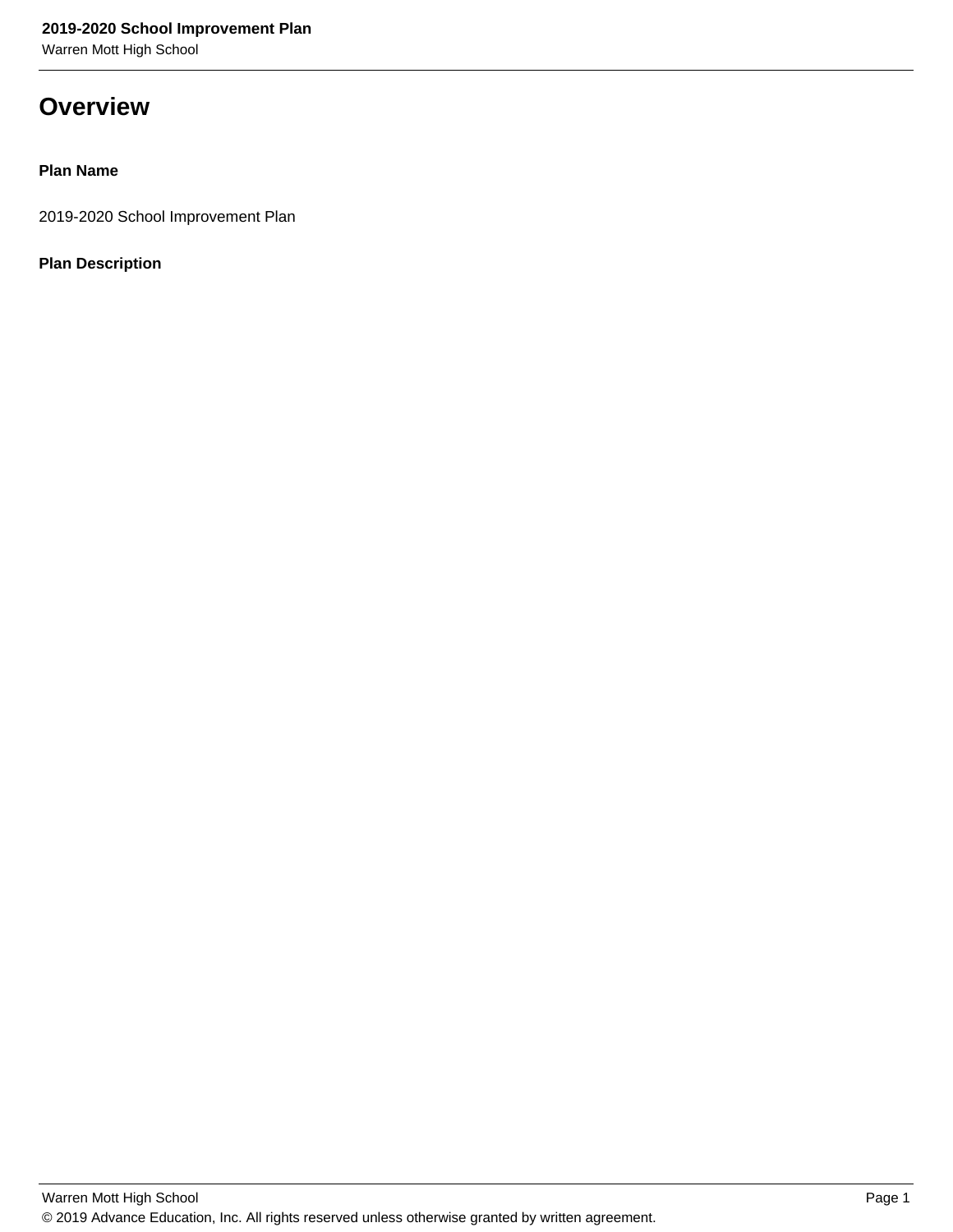## **Goals Summary**

**The following is a summary of the goals encompassed in this plan. The details for each goal are available in the next section.**

| #  | Goal Name                                                                                                       | Goal Details                                     | Goal Type      | Total Funding |
|----|-----------------------------------------------------------------------------------------------------------------|--------------------------------------------------|----------------|---------------|
|    | Promote College and Career Readiness by<br>Increasing achievement in English Language Arts<br>for all students. | Objectives: 1<br>Strategies: 2<br>Activities: 5  | l Academic     | \$0           |
| 12 | Promote College and Career Readiness by<br>increasing achievement in Mathematics for all<br>students.           | Objectives: 1<br>Strategies: 2<br> Activities: 4 | Academic       | \$0           |
| 3  | Promote positive school communities by providing<br>quality care, support, safety, and membership<br> programs  | Objectives: 1<br>Strategies: 1<br>Activities: 2  | Organizational | \$0           |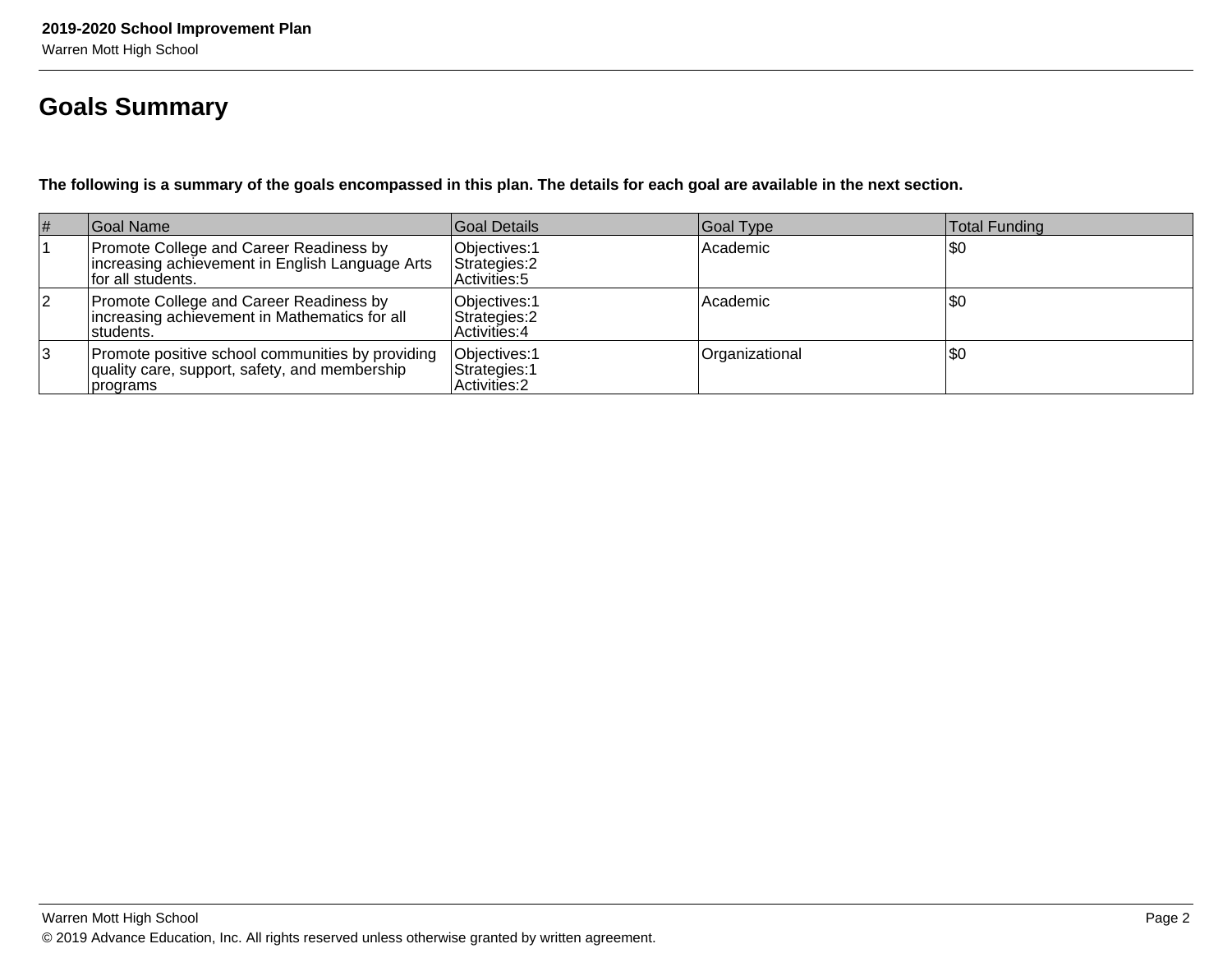# **Goal 1: Promote College and Career Readiness by increasing achievement in English LanguageArts for all students.**

#### **Measurable Objective 1:**

85% of All Students will demonstrate a proficiency by scoring proficient in English Language Arts by 06/30/2022 as measured by state assessments.

#### **Strategy 1:**

MTSS - Staff will develop, implement, monitor and evaluate the impact of a Multi-Tier System of Support Process (MTSS) and the delivery of Tier 2 and 3 interventionson students' behavioral and academic success.

#### Category: English/Language Arts

Research Cited: Avalos, M., Plasencia, A., Chavez, C., & Rascón, J.. (2007). Modified Guided Reading: Gateway to English as a Second Language and LiteracyLearning. The Reading Teacher, 61(4), 318-321,323-326,328-329. Retrieved January 26, 2010, from Research Library. Guided reading is a component of a balanced literacy program providing differentiated, small-group reading instruction to four to six students with similar strengths and instructional needs (Fountas & Pinnell, 1996)or to heterogeneously grouped students. (Cunningham, Hall, & Sigmon, 2000). It is recommended that these groups meet at least three to five times per week for 20 to30 minutes each session in order for students to make consistent reading gains (Fountas & Pinnell, 1996).

Zweirs, J. & Crawford, M. (2011) Building academic language: Classroom talk that fosters critical thinking and content understandings. ELs often require acceleratedlanguage development in order to be successful with CCSS. In order to accelerate their development of English language, ELs need to have opportunities where they share ideas, support them with evidence, and construct new knowledge with their peers.

Russell, S. (2005). Challenging Task in Appropriate Text: Designing Discourse Communities to Increase the Literacy Growth of Adolescent Struggling Readers.Designed to bring middle and high school students to grade level quickly, AARI is based on research in literacy instruction spanning over 50 years. It emphasizes smallgroup instruction that meets students where they are at and accelerates reading achievement through instruction build around: community; text-based inferencing;critical thinking; text structures; text talking and questioning the author.Tier: Tier 2

| Activity - Supplemental Coaching and EL Instruction                                                                                                                                                        | Activity<br>Type                                                                              | Tier | Phase       | Begin Date End Date         | Resource<br> Assigned | Source Of<br> Funding | <b>Staff</b><br>Responsibl              |
|------------------------------------------------------------------------------------------------------------------------------------------------------------------------------------------------------------|-----------------------------------------------------------------------------------------------|------|-------------|-----------------------------|-----------------------|-----------------------|-----------------------------------------|
| Language Acquisition Specialist will provide supplementary<br>content area coaching for teachers regarding literacy<br>instruction to ELs at selected schools within a push in/coaching Teacher<br>lmodel. | Professiona Tier 2<br>Learning,<br> Collaborati<br>ion.<br>l Academic<br> Support <br>Program |      | I Implement | 07/01/2017  06/30/2021  \$0 |                       | Title III             | Language<br>l Acquisition<br>Specialist |

#### Warren Mott High School

© 2019 Advance Education, Inc. All rights reserved unless otherwise granted by written agreement.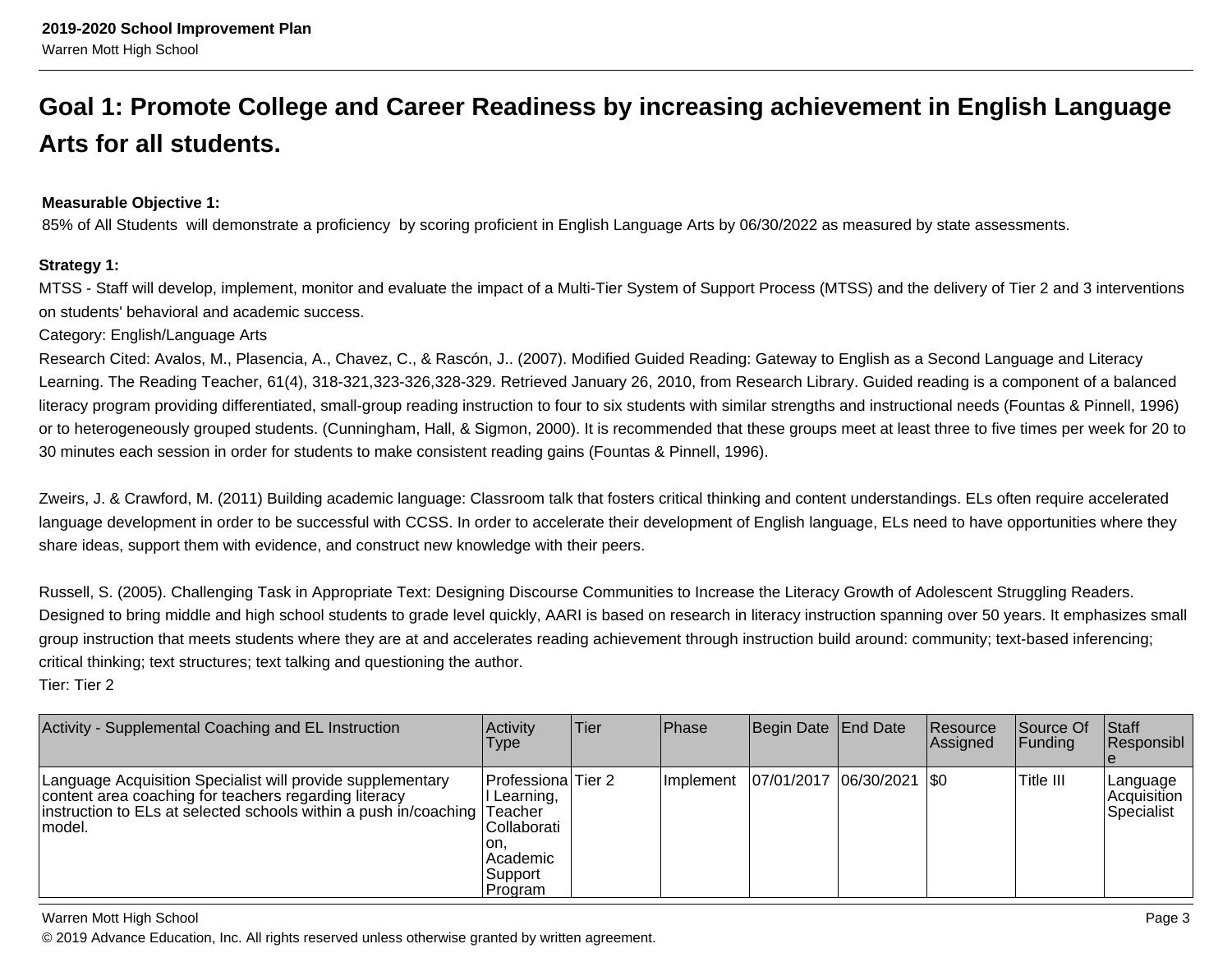Warren Mott High School

| Activity - ELA Builder Course                                                                                                                                                          | Activitv<br><b>Type</b>                             | ∣Tier∶            | <b>IPhase</b> | Begin Date   End Date       | Resource<br>Assigned | Source Of<br><b>IFunding</b> | <b>Staff</b><br> Responsibl  |
|----------------------------------------------------------------------------------------------------------------------------------------------------------------------------------------|-----------------------------------------------------|-------------------|---------------|-----------------------------|----------------------|------------------------------|------------------------------|
| Based on NWEA results, students will be selected to participate Direct<br>In a course called ELA Builder, which uses the Achieve 3000<br>computer software to increase reading levels. | Instruction.<br>l Academic<br>∣Support i<br>Program | Tier <sub>2</sub> |               | 09/01/2016 06/30/2021   \$0 |                      | <b>Other</b>                 | Administrati<br>Jon, faculty |

#### **Strategy 2:**

School-Wide ELA Strategies - Teachers across the curriculum will implement various ELA strategies.

Category: English/Language Arts

Research Cited: The Michigan Common Core State Standards (MICCSS, 2010). Retrieved on 5/30/2014: http://miccss.org/ MICCSS is the product of collaborative efforts between the REMC Association of Michigan (REMCAM) and the Michigan Association of Intermediate School Adminis-trators (MAISA), along with manyprofessional experts throughout the state with the common goal of helping educators in better under-standing and implementing the Michigan Common Core State.

Fisher, D., Frey, N., & Lapp, D. (2012). Text complexity: Raising Rigor in Reading. Newark, DE: International Reading Association.

Marzano, Robert J., and Pickering, Debra J., (2005). Building Academic Vocabulary Teacher's Manual. Alexandria, VA: ASCD. In Building Academic Vocabulary:Teacher's Manual, Robert J. Marzano and Debra J. Pickering give teachers a practical way to help students master academic vocabulary. Research has shown thatwhen teachers, schools, and districts take a systematic approach to helping students identify and master essential vocabulary and concepts of a given subject area, student comprehension and achievement rises.

Tier: Tier 1

| Activity - Close & Critical Reading                                                                                                                                                                                                                                               | Activity<br><b>Type</b>      | Tier   | Phase     | Begin Date End Date         |                     | <b>Resource</b><br>Assigned | <b>Source Of</b><br><b>Funding</b> | <b>Staff</b><br>Responsibl                           |
|-----------------------------------------------------------------------------------------------------------------------------------------------------------------------------------------------------------------------------------------------------------------------------------|------------------------------|--------|-----------|-----------------------------|---------------------|-----------------------------|------------------------------------|------------------------------------------------------|
| Teachers will integrate Close and Critical Reading strategies<br>into their lessons                                                                                                                                                                                               | <b>Direct</b><br>Instruction | Tier 1 |           | 09/01/2016  06/30/2021  \$0 |                     |                             | Required                           | No Funding Administrati<br>on, faculty               |
|                                                                                                                                                                                                                                                                                   |                              |        |           |                             |                     |                             |                                    |                                                      |
| Activity - Academic Vocabulary Lessons                                                                                                                                                                                                                                            | Activity<br>Type             | Tier   | Phase     | Begin Date End Date         |                     | <b>Resource</b><br>Assigned | Source Of<br><b>Funding</b>        | <b>Staff</b><br>Responsibl                           |
| SAT-specific vocabulary terms will be selected and assigned to Direct<br>each department. On a week-to-week basis, departments will<br>alternate SAT-specific terms with content-specific terms.<br>Students will use a graphic organizer to demonstrate their<br>lunderstanding. | Instruction                  | Tier 1 | l Monitor | 01/01/2017                  | $ 06/30/2021 $ \\$0 |                             | Required                           | No Funding Administrati<br> on, faculty,<br>SIP team |

| Activity<br><b>SAT Practice</b> | <b>Activity</b><br>'Type | Tier | <b>IPhase</b> | Begin Date End Date |  | <b>Resource</b><br> Assigned | Source Of<br>Funding | Staff<br>Responsibl |
|---------------------------------|--------------------------|------|---------------|---------------------|--|------------------------------|----------------------|---------------------|
|---------------------------------|--------------------------|------|---------------|---------------------|--|------------------------------|----------------------|---------------------|

Warren Mott High School

© 2019 Advance Education, Inc. All rights reserved unless otherwise granted by written agreement.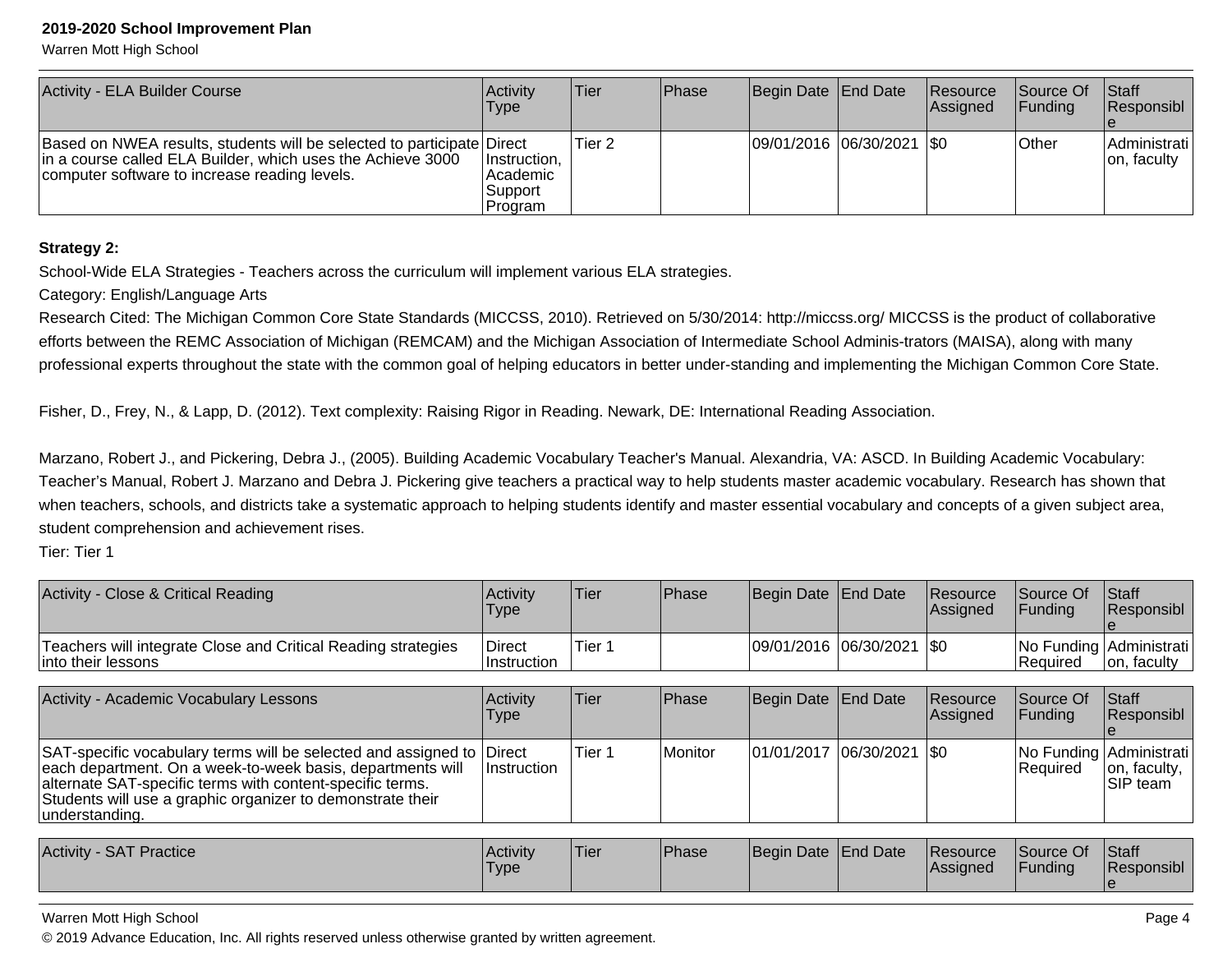Warren Mott High School

| On a quarterly basis,<br>. I -stvle<br>. departments will choose SAT | Direct       | Tier | <b>Ilmplement</b> | 109/01/2018 | /30/202<br>.06/21 ن | <b>SO</b> | -INc<br>∵ndina i. | l Administrati  |
|----------------------------------------------------------------------|--------------|------|-------------------|-------------|---------------------|-----------|-------------------|-----------------|
| n bank to embed within lesson plans<br>questions from a question     | 'Instruction |      |                   |             |                     |           | Required          | facultv<br>Ton. |

# **Goal 2: Promote College and Career Readiness by increasing achievement in Mathematics for allstudents.**

#### **Measurable Objective 1:**

85% of All Students will demonstrate a proficiency by scoring proficient in Mathematics by 06/30/2022 as measured by state assessments.

#### **Strategy 1:**

MTSS - Staff will develop, implement, monitor and evaluate the impact of a Multi-Tier System of Support Process (MTSS) and the delivery of Tier 2 and 3 interventionson students' behavioral and academic success.

Category: Mathematics

Research Cited: National Assessment Governing Board, Mathematics Framework for the 2009 National Assessment of Educational Progress. US Dept. of Education, 2008. Foundations for Success: The Final Report of the National Mathematics Advisory Panel. US Dept. of Education: Washing-ton, D.C. 2008

Stein, Mary Kay and Smith, Margaret Schwan (2011): 5 Practices for Orchestrating Productive Mathematics Discussions. Productive discussions in which importantmathematical ideas are brought to the surface, contradictions are exposed, and understandings are developed or consolidated.Tier: Tier 2

| Activity - Supplemental Coaching and EL Instruction                                                                                                                                                        | Type                                                                                                     | <b>Phase</b> | Begin Date   End Date |                               | <b>Resource</b><br>Assigned | lSource Of<br>IFundina | <b>Staff</b><br>Responsibl             |
|------------------------------------------------------------------------------------------------------------------------------------------------------------------------------------------------------------|----------------------------------------------------------------------------------------------------------|--------------|-----------------------|-------------------------------|-----------------------------|------------------------|----------------------------------------|
| Language Acquisition Specialist will provide supplementary<br>content area coaching for teachers regarding literacy<br>instruction to ELs at selected schools within a push in/coaching Teacher<br>∣model. | <b>Professiona</b> Tier 2<br>II Learning,<br>lCollaborati<br>ion.<br> Academic <br> Support <br> Program | Monitor      |                       | $ 07/01/2017 06/30/2021 $ \$0 |                             | Title III              | Language<br> Acquisition<br>Specialist |

| <b>Activity</b><br><sup>,</sup> - Algebra Lab Course | <b>Activity</b><br>Type | 'Tier | <b>Phase</b> | Begin Date End Date | <b>Resource</b><br> Assigned | Source Of<br><b>Funding</b> | <b>Staff</b><br>Responsibl |
|------------------------------------------------------|-------------------------|-------|--------------|---------------------|------------------------------|-----------------------------|----------------------------|
|                                                      |                         |       |              |                     |                              |                             |                            |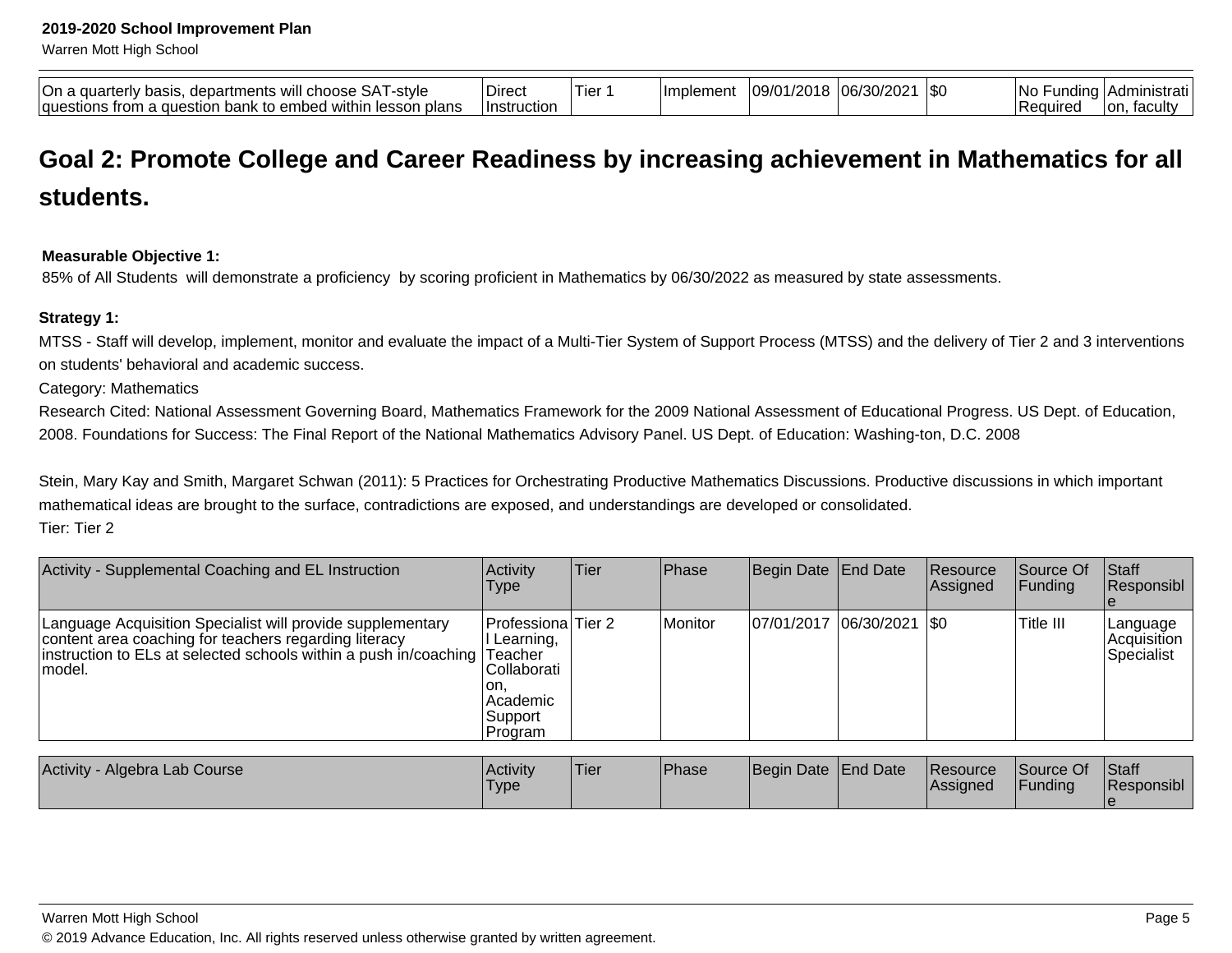Warren Mott High School

| Based on NWEA results and curriculum-based measures,<br>eighth-grade students will be selected to participate in a course linstruction,                                               | ∣Direct                                 | Tier 2 | <b>Monitor</b> | 09/01/2016  06/30/2021  \$0 |  | No Funding Administrati<br>l Reauired | Jon, faculty |
|---------------------------------------------------------------------------------------------------------------------------------------------------------------------------------------|-----------------------------------------|--------|----------------|-----------------------------|--|---------------------------------------|--------------|
| called Algebra Lab while<br>concurrently enrolled in a general math class. Instructors will<br>reteach concepts, provide remediation, and mentor towards<br>general academic success. | l Academic<br><b>Support</b><br>Program |        |                |                             |  |                                       |              |

#### **Strategy 2:**

School-Wide Math Strategies - Teachers across the curriculum will implement various mathematics strategies.

Category: Mathematics

Research Cited: Stein, Mary Kay and Smith, Margaret Schwan (2011): 5 Practices for Orchestrating Productive Mathematics Discussions. Productive discussions inwhich important mathematical ideas are brought to the surface, contradictions are exposed, and understandings are developed or consolidated.

National Assessment Governing Board, Mathematics Framework for the 2009 National Assessment of Educational Progress. US Dept. of Education, 2008. Foundationsfor Success: The Final Report of the National Mathematics Advisory Panel. US Dept. of Education: Washing-ton, D.C. 2008Tier: Tier 1

| <b>Activity - Common Math Lessons</b>                                                                   | Activity<br><b>Type</b> | 'Tier  | <b>Phase</b>                              | Begin Date End Date | <b>Resource</b><br><b>Assigned</b> | Source Of<br><b>IFundina</b> | <b>Staff</b><br><b>Responsibl</b>              |
|---------------------------------------------------------------------------------------------------------|-------------------------|--------|-------------------------------------------|---------------------|------------------------------------|------------------------------|------------------------------------------------|
| The math department will develop common math lessons to be Direct<br>limplemented across the curriculum | ∣Instruction            | Tier 1 | Implement   09/01/2018   06/30/2019   \$0 |                     |                                    | IReauired                    | <b>No Funding Administrati</b><br>Ton, faculty |

| <b>Activity - SAT Practice</b>                                                                                         | Activity<br><b>Type</b>      | 'Tier  | <b>IPhase</b> | Begin Date End Date           | <b>Resource</b><br><b>Assigned</b> | Source Of<br><b>IFundina</b> | <b>Staff</b><br><b>Responsibl</b>       |
|------------------------------------------------------------------------------------------------------------------------|------------------------------|--------|---------------|-------------------------------|------------------------------------|------------------------------|-----------------------------------------|
| On a quarterly basis, departments will choose SAT-style<br>questions from a question bank to embed within lesson plans | Direct<br><b>Instruction</b> | Tier ' |               | $ 09/01/2018 06/30/2021 $ \$0 |                                    | l Reauired                   | No Funding Administrati<br>Ton, faculty |

## **Goal 3: Promote positive school communities by providing quality care, support, safety, andmembership programs**

#### **Measurable Objective 1:**

increase student growth by building positive community programs by 06/30/2021 as measured by changes in discipline and attendance rates as well as positivesurvey responses and assessment results..

#### **Strategy 1:**

START Initiative - The counseling department will implement a comprehensive mental health program with focus on developing positive coping skills and life habits.Category: School Culture

#### Warren Mott High School

© 2019 Advance Education, Inc. All rights reserved unless otherwise granted by written agreement.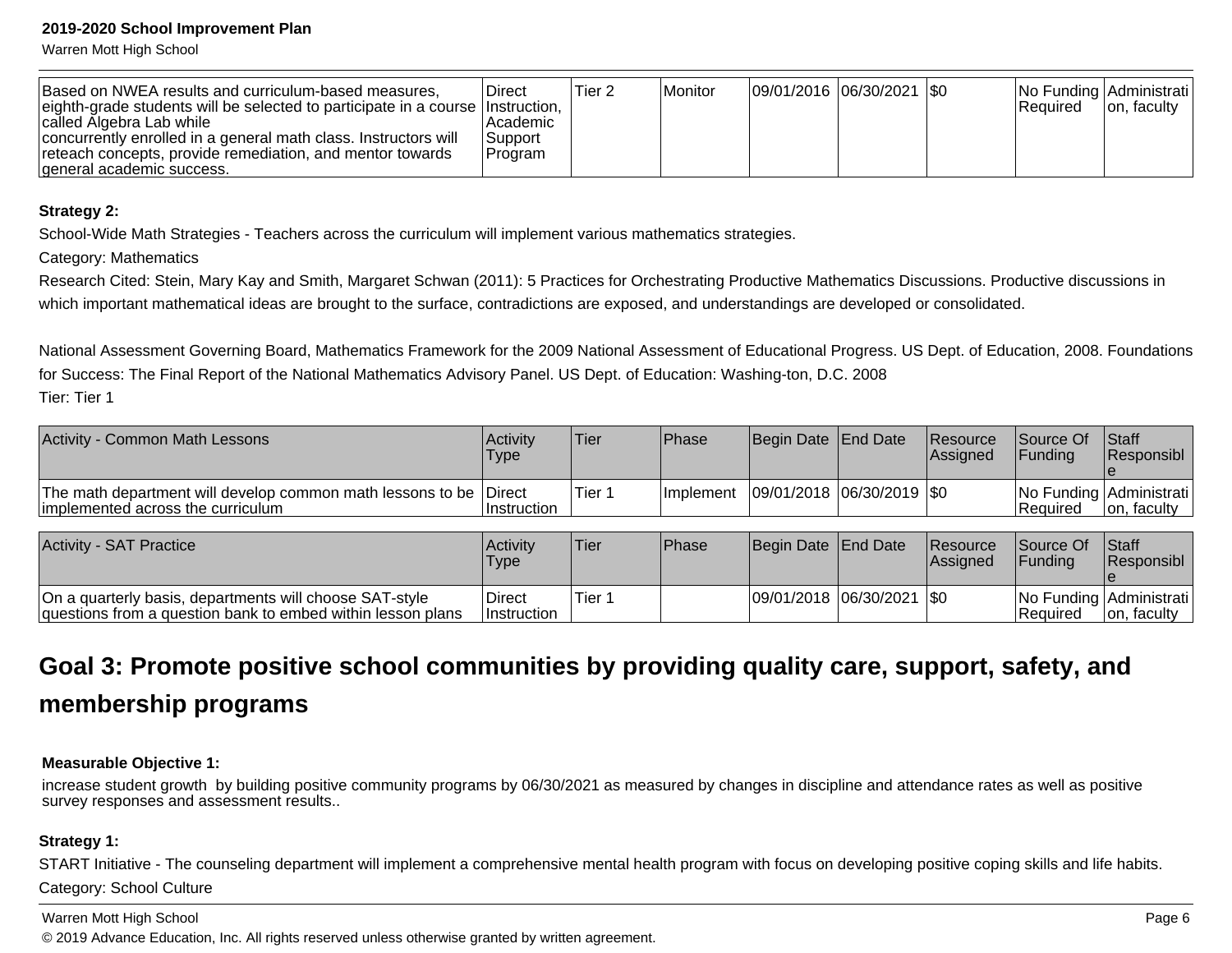Research Cited: Maslow (1954). Motivation and Personality. ESSA's focus on the whole child also underscores the importance of addressing the safety andmembership/belonging needs outlined by Maslow's Hierarchy prior to significant learning being able to take place.Tier: Tier 1

| Activity - Building Positive Behavior                                                                                                                                                                                                                                                                                               | <b>Activity</b><br><b>Type</b>                                                      | Tier    | Phase             | Begin Date End Date           | <b>Resource</b><br><b>Assigned</b> | <b>Source Of</b><br> Funding | <b>Staff</b><br>Responsibl                              |
|-------------------------------------------------------------------------------------------------------------------------------------------------------------------------------------------------------------------------------------------------------------------------------------------------------------------------------------|-------------------------------------------------------------------------------------|---------|-------------------|-------------------------------|------------------------------------|------------------------------|---------------------------------------------------------|
| Counselors will directly education students and the community<br>on positive coping skills and life habits, beginning with START - Support<br>Sleep (8+ hours a night), Turn off (electronic devices), Active<br>(physical activity/exercise), Read (improves academics), Take<br>control (be aware of your feelings and emotions). | <b>Behavioral</b><br>Program,<br>∣Direct<br>Instruction,<br>lCommunitv<br> Engageme | lTier 1 | <b>Ilmplement</b> | $ 09/01/2018 06/30/2021 $ \$0 |                                    | <b>Required</b>              | No Funding Administrati<br>lon.<br>counseling<br>Istaff |

| <b>Activity - Survey Stakeholders</b>                                                                                                                                                                                       | Activity<br>Type                           | Tier   | <b>IPhase</b> | Begin Date End Date           | Resource<br><b>Assigned</b> | <b>Source Of</b><br>IFundina | <b>Staff</b><br>Responsibl                                     |
|-----------------------------------------------------------------------------------------------------------------------------------------------------------------------------------------------------------------------------|--------------------------------------------|--------|---------------|-------------------------------|-----------------------------|------------------------------|----------------------------------------------------------------|
| The counseling department will survey staff, students, and<br>parents on which behavioral and mental health issues are most Ready,<br>concerning. Survey results will drive subsequent additions to<br>the START Initiative | l Gettina<br><b>Community</b><br> Engageme | Tier 1 |               | $ 09/01/2018 06/30/2021 $ \$0 |                             | <b>Required</b>              | No Funding Administrati<br>lon,<br><b>counseling</b><br>Istaff |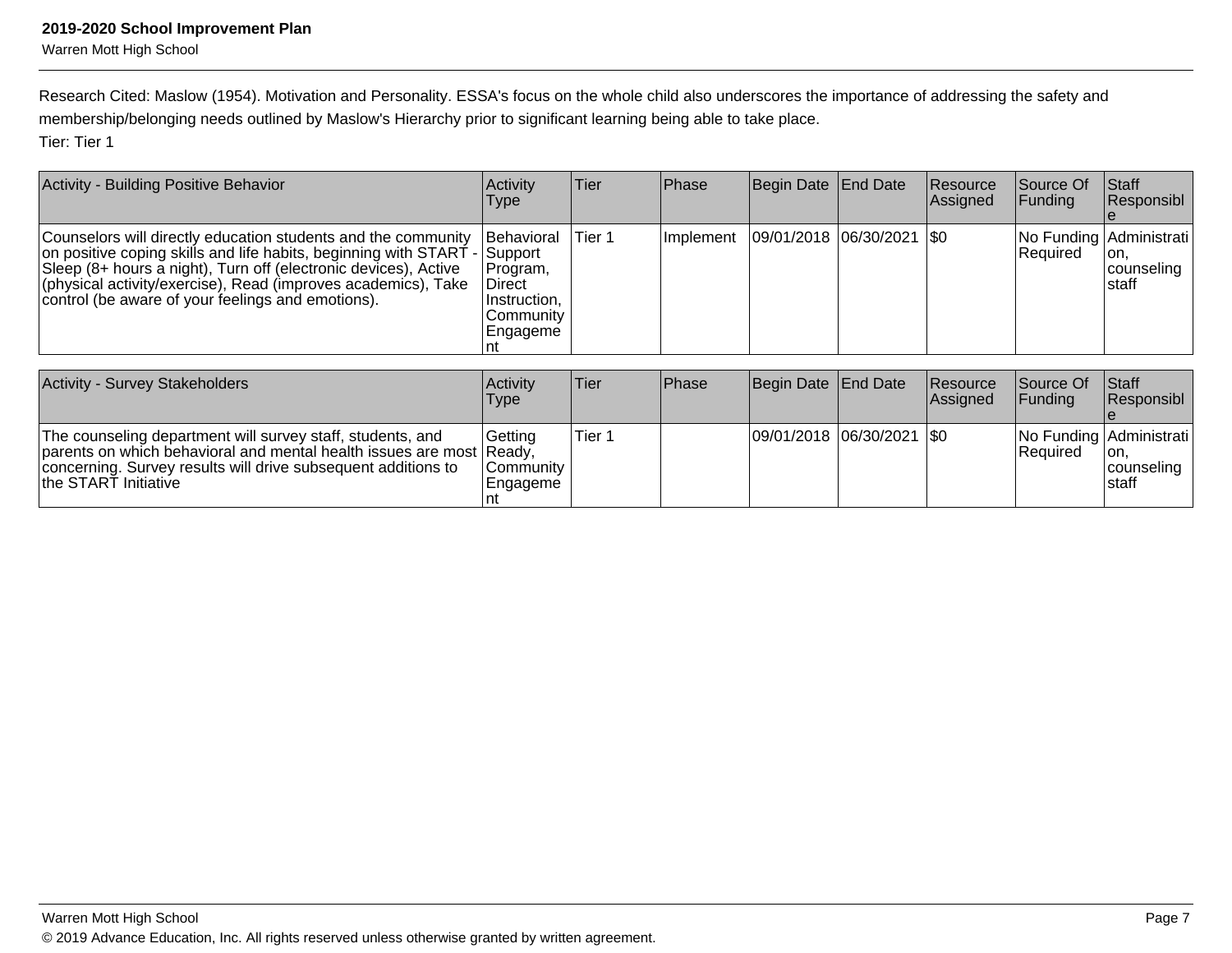## **Activity Summary by Funding Source**

### **Below is a breakdown of your activities by funding source**

#### **Other**

| <b>Activity Name</b>      | Activity Description                                                                                                                                                                       | Activity<br><b>Type</b>                        | <b>Tier</b> | Phase | Begin Date End Date         | Resource<br>Assigned | <b>Staff</b><br>Responsibl   |
|---------------------------|--------------------------------------------------------------------------------------------------------------------------------------------------------------------------------------------|------------------------------------------------|-------------|-------|-----------------------------|----------------------|------------------------------|
| <b>ELA Builder Course</b> | Based on NWEA results, students will be selected Direct<br>to participate in a course called ELA Builder,<br>which uses the Achieve 3000 computer software<br>Ito increase reading levels. | Instruction,<br>Academic<br>Support<br>Program | Tier 2      |       | 09/01/2016 06/30/2021   \$0 |                      | Administrati<br>Jon, faculty |

### **No Funding Required**

| <b>Activity Name</b>                 | <b>Activity Description</b>                                                                                                                                                                                                                                                                                                       | Activity<br><b>Type</b>                                                               | Tier              | Phase     | Begin Date   End Date  |                             | Resource<br>Assigned | Staff<br>Responsibl                          |
|--------------------------------------|-----------------------------------------------------------------------------------------------------------------------------------------------------------------------------------------------------------------------------------------------------------------------------------------------------------------------------------|---------------------------------------------------------------------------------------|-------------------|-----------|------------------------|-----------------------------|----------------------|----------------------------------------------|
| <b>Building Positive</b><br>Behavior | Counselors will directly education students and<br>the community on positive coping skills and life<br>habits, beginning with START - Sleep (8+ hours a<br>night), Turn off (electronic devices), Active<br>(physical activity/exercise), Read (improves<br>academics), Take control (be aware of your<br>feelings and emotions). | Behavioral<br> Support<br>Program,<br>Direct<br>Instruction,<br>Community<br>Engageme | Tier 1            | Implement | 09/01/2018  06/30/2021 |                             | $ 30\rangle$         | Administrati<br>lon.<br> counseling<br>staff |
| <b>SAT Practice</b>                  | On a quarterly basis, departments will choose<br>SAT-style questions from a question bank to<br>embed within lesson plans                                                                                                                                                                                                         | <b>Direct</b><br>Instruction                                                          | Tier 1            |           |                        | 09/01/2018 06/30/2021       | $ \$0\rangle$        | Administrati<br>on, faculty                  |
| Algebra Lab Course                   | Based on NWEA results and curriculum-based<br>measures, eighth-grade students will be selected<br>to participate in a course called Algebra Lab while<br>concurrently enrolled in a general math class.<br>Instructors will reteach concepts, provide<br>remediation, and mentor towards general<br>academic success.             | Direct<br>Instruction,<br>Academic<br>Support<br>Program                              | Tier <sub>2</sub> | Monitor   |                        | 09/01/2016 06/30/2021       | $ \$0$               | Administrati<br>on, faculty                  |
| Academic Vocabulary<br>Lessons       | SAT-specific vocabulary terms will be selected<br>and assigned to each department. On a week-to-<br>week basis, departments will<br>alternate SAT-specific terms with content-specific<br>terms. Students will use a graphic organizer to<br>demonstrate their understanding.                                                     | Direct<br>Instruction                                                                 | Tier 1            | Monitor   |                        | 01/01/2017  06/30/2021  \$0 |                      | Administrati<br>on, faculty,<br>SIP team     |